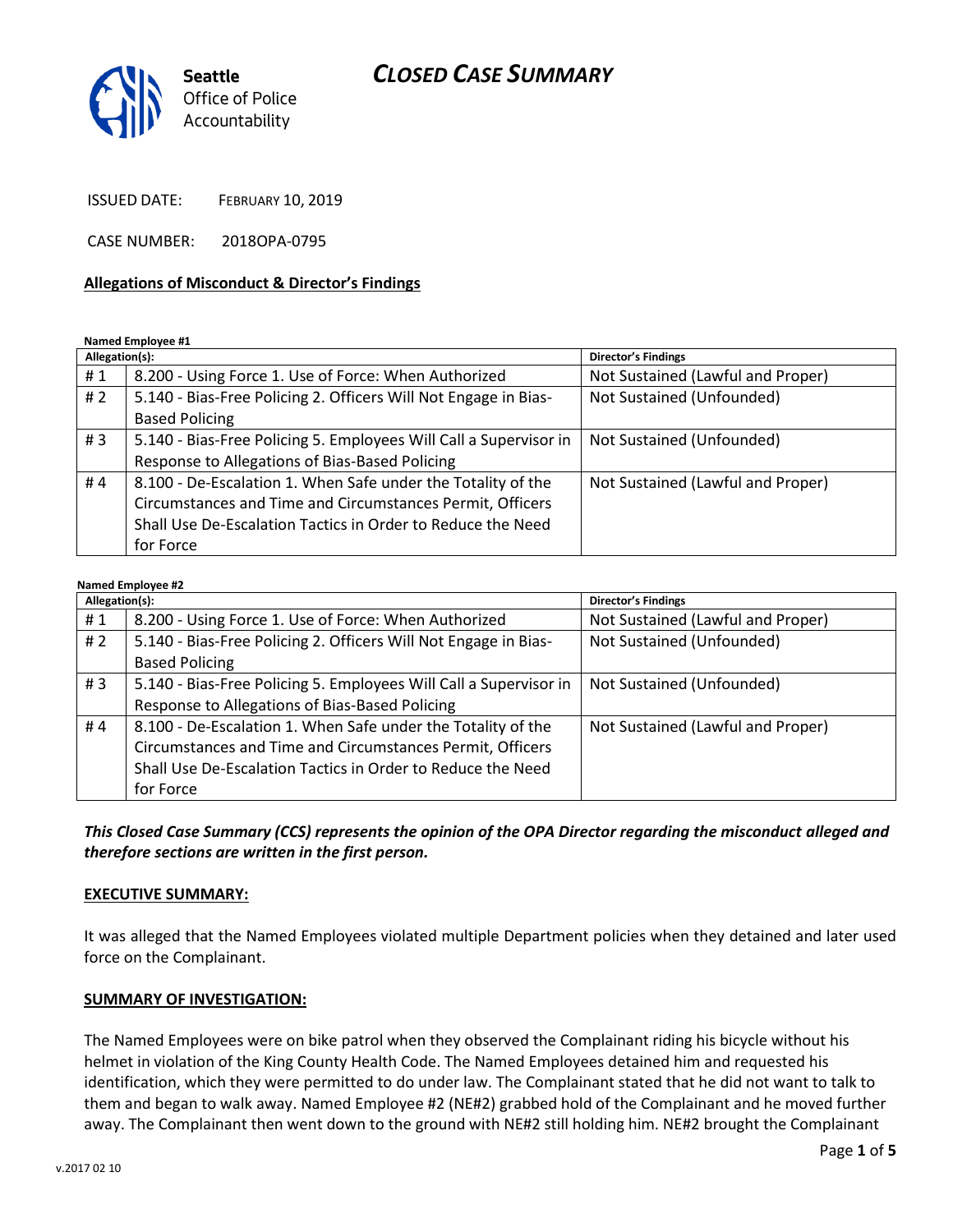

# *CLOSE CASE SUMMARY*

OPA CASE NUMBER: 2018OPA-0795

back to where they were previously standing. Named Employee #1 (NE#1) also put his hand on the Complainant's other arm. At one point, the Complainant appeared to momentarily ball his fist as if he was going to punch NE#1. The officers then collectively took the Complainant down to the ground and placed him into handcuffs.

The Complainant complained of pain after the incident and suffered some minor injuries. As such, the force was investigated as Type II. A supervisor screened the force and the Complainant's arrest. During that conversation, the Complainant made statements that were construed by the supervisor as allegations of excessive force. The supervisor referred this matter to OPA and this investigation ensued.

### **ANALYSIS AND CONCLUSIONS:**

### **Named Employee #1 - Allegation #1** *8.200 - Using Force 1. Use of Force: When Authorized*

SPD Policy 8.200(1) requires that force used by officers be reasonable, necessary and proportional. Whether force is reasonable depends "on the totality of the circumstances" known to the officers at the time of the force and must be balanced against "the rights of the subject, in light of the circumstances surrounding the event." (SPD Policy 8.200(1).) The policy lists a number of factors that should be weighed when evaluating reasonableness. (*See id*.) Force is necessary where "no reasonably effective alternative appears to exist, and only then to the degree which is reasonable to effect a lawful purpose." (*Id*.) Lastly, the force used must be proportional to the threat posed to the officer. (*Id*.)

Based on OPA's review of the evidence – most notably, the Body Worn Video (BWV), the force used by the Named Employees was consistent with policy. First, the force was reasonable. At the time that they contacted the Complainant, the Named Employees had the right to identify him in order to cite him. When he resisted their attempts to do so, they were permitted to take him into custody by using appropriate force. Moreover, when the Complainant appeared to ball up his fist, a reasonable officer in the Named Employees' place could have believed that he was preparing to strike NE#1. As such, the Named Employees were justified in using force to take him to the ground and handcuff him.

Second, the force was necessary. At the time the force was used, there did not appear to be any reasonable alternative to that force. Moreover, the force was necessary to effectuate the officers' lawful purpose of taking the Complainant into custody and preventing him from physically resisting.

Third and last, the low level of force used was proportional to the threat posed by the Complainant and the need to take him into custody. Once the Complainant was secured and ceased resisting, the officers stopped using force. While it is unfortunate that the Complainant was injured as a result of this incident, that does not yield the force to be out of policy.

For these reasons, I recommend that this allegation be Not Sustained – Lawful and Proper as against both Named Employees.

Recommended Finding: **Not Sustained (Lawful and Proper)**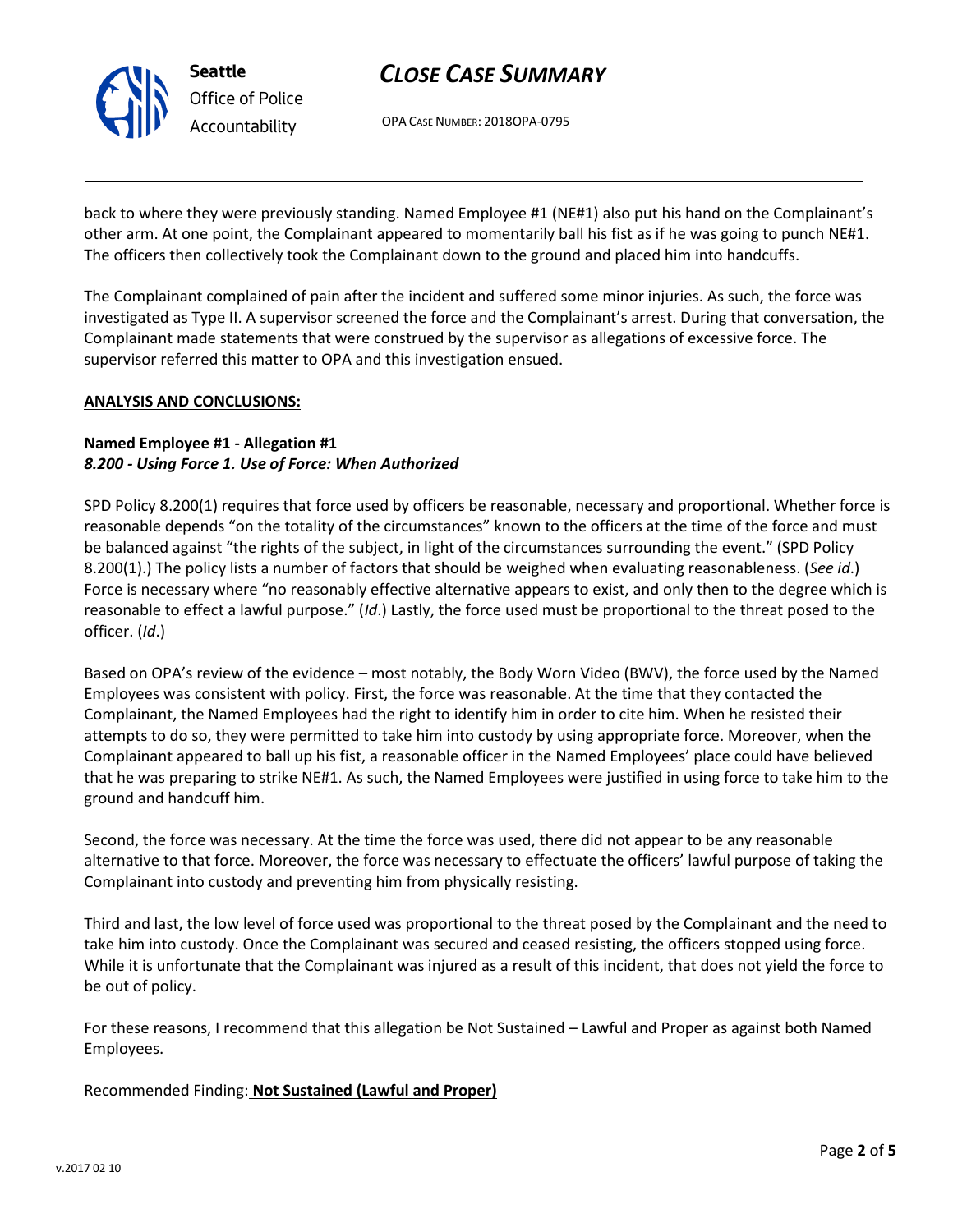

OPA CASE NUMBER: 2018OPA-0795

## **Named Employee #1 - Allegation #2** *5.140 - Bias-Free Policing 2. Officers Will Not Engage in Bias-Based Policing*

While the Named Employees were interacting with the Complainant another individual approached them and asked them whether they had anything better to do than to harass the homeless.

SPD policy prohibits biased policing, which it defines as "the different treatment of any person by officers motivated by any characteristic of protected classes under state, federal, and local laws as well other discernible personal characteristics of an individual." (SPD Policy 5.140.) This includes different treatment based on the race of the subject. (*See id*.)

Based on OPA's review of the video, there is insufficient evidence to establish that the Named Employees subjected the Complainant to biased policing. Instead, their actions appear to have been motivated by the Complainant's conduct in riding without a bicycle helmet and then physically resisting the officers. For these reasons, I recommend that this allegation be Not Sustained – Unfounded as against both Named Employees.

### Recommended Finding: **Not Sustained (Unfounded)**

### **Named Employee #1 - Allegation #3**

**Seattle**

*Office of Police Accountability*

*5.140 - Bias-Free Policing 5. Employees Will Call a Supervisor in Response to Allegations of Bias-Based Policing*

SPD Policy 5.140-POL-2 instructs that: "For the purpose of this policy, an allegation of biased-based policing occurs whenever, from the perspective of a reasonable officer, a person complaints that *they* have received different treatment from an officer because of any discernable personal characteristic…" (emphasis added.)

Fundamental to this definition is the fact that, under SPD policy, a claim of bias policing is only made when the victim of the alleged bias is the individual who complains. Here, a bystander, not the Complainant, made the bias allegation. Based on a review of the video, the Complainant did not ever complain of bias. As such, and under a technical reading of the policy, this was not a claim of bias-based policing that the Named Employees were required to report to a supervisor.

For these reasons, the Named Employees did not violate this policy and I recommend that this allegation be Not Sustained – Unfounded as against both NE#1 and NE#2.

Recommended Finding: **Not Sustained (Unfounded)**

#### **Named Employee #1 - Allegation #4**

# *8.100 - De-Escalation 1. When Safe under the Totality of the Circumstances and Time and Circumstances Permit, Officers Shall Use De-Escalation Tactics in Order to Reduce the Need for Force*

"De-escalation tactics and techniques are actions used by officers, when safe and without compromising law enforcement priorities, that seek to minimize the likelihood of the need to use force during an incident and increase the likelihood of voluntary compliance." (SPD Policy 8.100-POL-1.)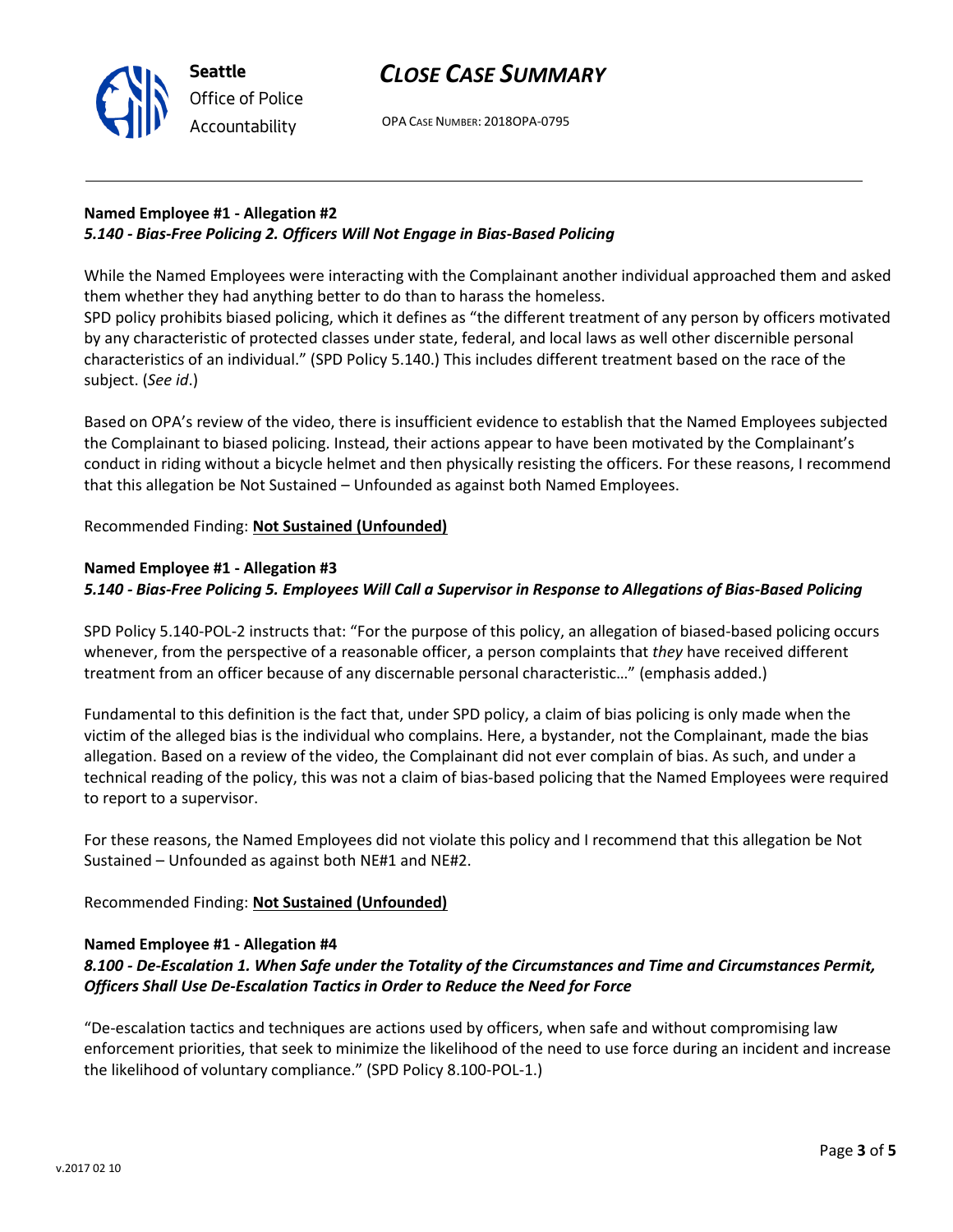# *CLOSE CASE SUMMARY*



OPA CASE NUMBER: 2018OPA-0795

The policy further instructs that: "When safe and feasible under the totality of circumstances, officers shall attempt to slow down or stabilize the situation so that more time, options and resources are available for incident resolution." (*Id*.) Officers are also required, "when time and circumstances permit," to "consider whether a subject's lack of compliance is a deliberate attempt to resist or an inability to comply based on factors" such as "mental impairment…drug interaction…[and/or] behavioral crisis." (*Id*.) These mental and behavioral factors should be balanced by the officer against the facts of the incident "when deciding which tactical options are the most appropriate to bring the situation to a safe resolution." (*Id*.)

The policy gives several examples of de-escalation, which include: mitigating the immediacy of the threat to give officers time to use extra resources and to call more officers or specialty units; and increasing the number of officers on scene to thus increase the ability to use less force. (*Id*.) Other examples of de-escalation include, but are not limited to:

- Placing barriers between an uncooperative subject and officers;
- Containing the threat;
- Decreasing exposure to the potential threat by using distance, cover and concealment;
- Avoidance of physical confrontation unless immediately necessary to protect someone or stop dangerous behavior;
- Using verbal techniques, such as "Listen and Explain with Equity and Dignity" (LEED) to calm an agitated subject and promote rational decision making;
- Calling extra resources, including CIT officers and officers equipped with less-lethal tools; and
- Using "any other tactics and approaches that attempt to achieve law enforcement objectives by gaining the compliance of the subject.

(*Id*.) De-escalation is inarguably a crucial component of the Department's obligations under the Consent Decree; however, it is not purposed to act as an absolute bar to enforcing the law when necessary. That being said, where officers fail to fully de-escalate and instead act in a manner that increases the need for force and the level of force used, such conduct is inconsistent with the Department's policy and expectations.

At the inception of their contact with the Complainant, the Named Employees, and particularly NE#2, tried to convince him to voluntarily comply with their requests. When he did not do so and walked away, it was no longer feasible to use de-escalate and NE#2 was warranted in taking hold of his arm. Moreover, when the Complainant physically resisted the officers, including balling up his fist, further de-escalation was no longer safe or feasible and the Named Employees were warranted in using force.

For these reasons, I find that the Named Employees acted consistent with this policy during this incident. As such, I recommend that this allegation be Not Sustained – Lawful and Proper as against both NE#1 and NE#2.

## Recommended Finding: **Not Sustained (Lawful and Proper)**